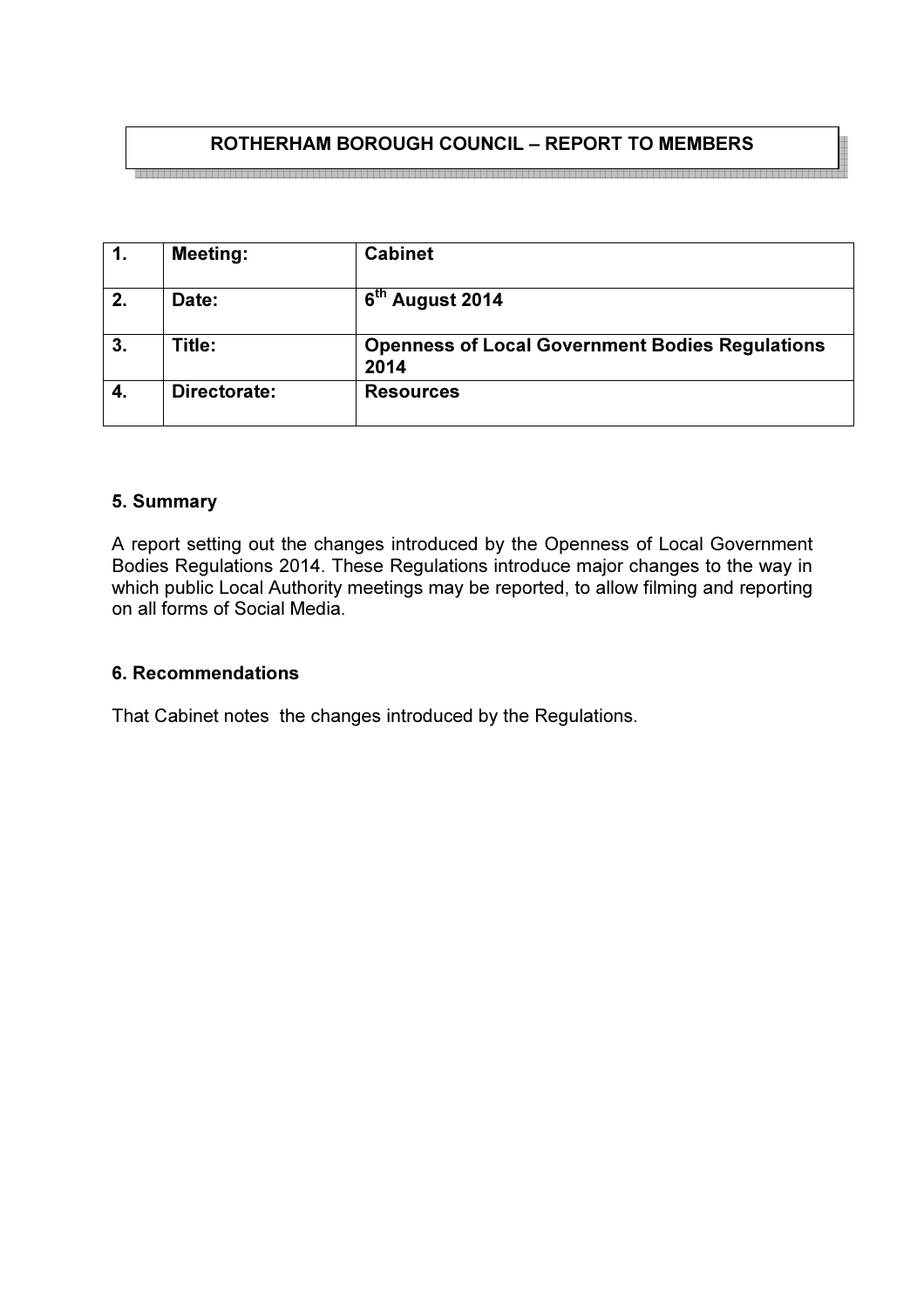## 7. Proposals and Details

### Re. The Openness of Local Government Bodies Regulations 2014

Significant changes in the rights of individuals to use modern technology and communications tools and platforms to report on council meetings they are attending come into force on 6<sup>th</sup> August, through the Openness of Local Government Bodies Regulations 2014.

Although the Regulations do present a major change to the way in which people can report Council meetings, they also provide an opportunity to those involved to show the relevance and importance of the decisions made by the Council, and the positive and constructive way in which Council business is conducted. They also have a role to play in encouraging greater understanding of, and stimulating greater involvement in, local democracy.

The purpose of this report is to make members aware of the changes arising from the new regulations and the actions which the Council may wish to consider in responding appropriately to the new requirements. The information in this Report (section 2. below) is largely taken directly from the Regulations, as well as the guidance issued by the Department for Communities and Local Government (DCLG), entitled "Open and Accountable Local Government".

## 1. Questions And Answers From The Regulations/Guidance

#### i) Why is there new national legislation?

We now live in a modern, digital world where the use of modern communication methods such as filming, tweeting and blogging should be embraced for enhancing the openness and transparency of local government bodies.

#### ii) Who does this new legislation help?

These rules help any members of the press and public who want to know about, view or report the work of local government bodies. The "press" is defined in the widest terms – including traditional print media, filming crews, hyper-local journalists and bloggers. The new regulations have increased rights to film, audio-record, take photographs, and use social media such as tweeting and blogging to report the proceedings of all local authority meetings that are open to the public.

#### iii) Can meetings be filmed or audio-recorded?

Councils and other local government bodies are required to allow any member of the public to take photographs, film and audio-record the proceedings, and report on all public meetings. No prior permission is required to carry out this activity. Local government bodies are required to provide "reasonable facilities" for any member of the public to report on meetings.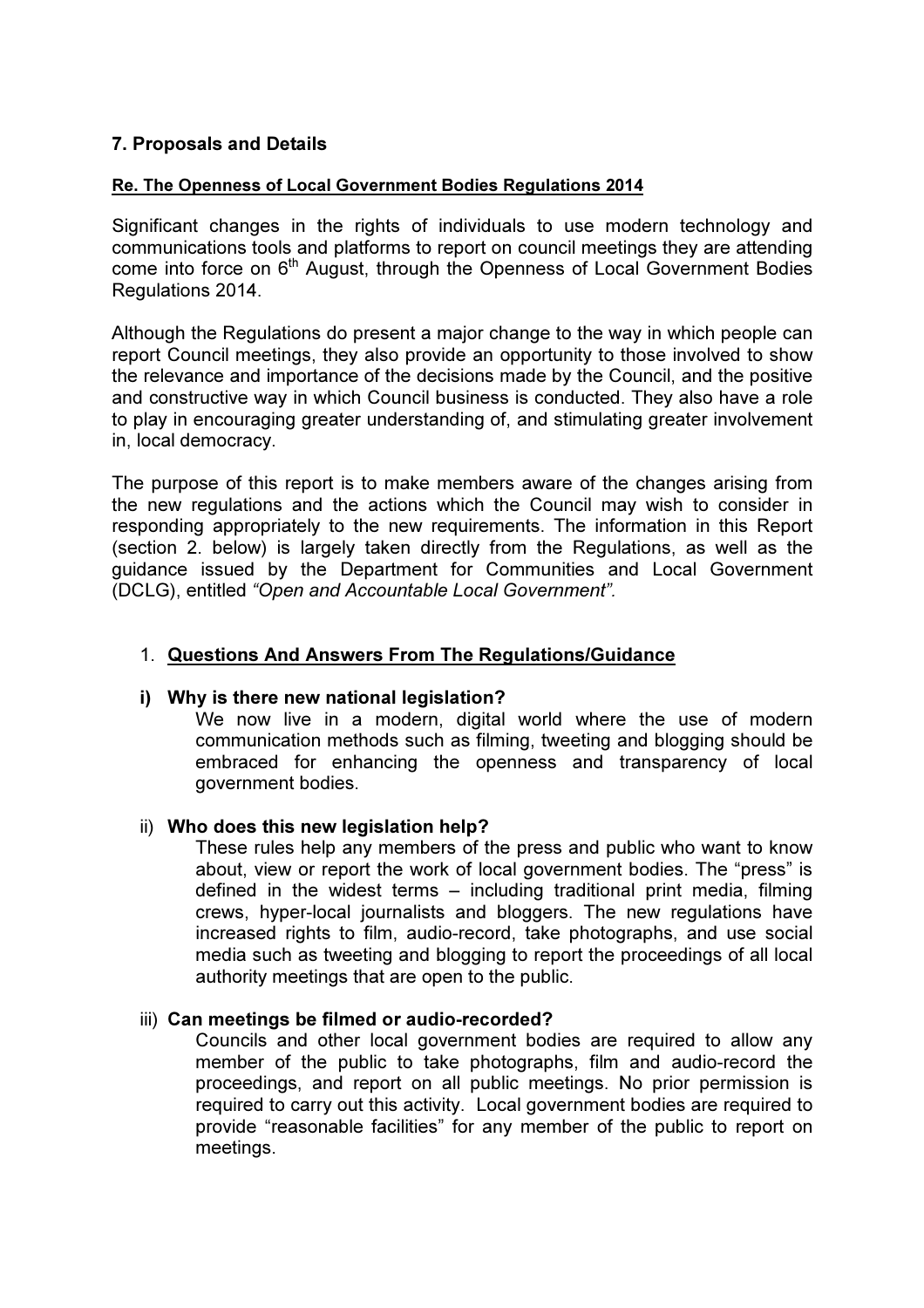There is no legal requirement for councils to webcast their meetings, but where councils and other local government bodies webcast any of their public meetings, they should, as a matter of good practice, notify the public.

As previously all meetings are public unless they are held private due to an exemption. These rules have not changed. The Council may choose not to allow filming to take place in private meetings, and refuse for permission for recording or filming equipment to be left in the room when a private meeting is taking place.

### iv) Can a council or local government body meeting be tweeted or blogged?

The new legislation allows for reporting of meetings via social media of any kind. Therefore bloggers, tweeters, and for example, Facebook, YouTube users and individuals with their own website, should be able to report meetings.

#### v) What sort of facilities will the Council or local government body have to provide?

Councils or local government bodies are required to provide "reasonable facilities" to facilitate reporting. This should include space to view and hear the meeting, seats, and ideally a desk.

vi) Are there any limits to what can be said in a tweet or video that is published?

The law of the land applies – including the law of defamation and the law on public order offences.

#### vii) Are there other limits that the Council should be aware of?

The council or local government body should consider adopting a policy on the filming of members of the public, such as allowing those who actively object to being filmed not to be filmed, without undermining the broader transparency of the meeting.

### viii)Can someone be asked to leave a meeting because they are taking photographs, filming or audio-recording the meeting or using social media?

Generally, people attending public meetings must be readily able to film, audio-record, take photographs or use social media. Councils and other local government bodies must take steps to ensure this is the case. However, those undertaking these activities must not act in a disruptive manner, and this could result in expulsion.

#### ix) How does this sit alongside the Council's Standing Orders?

It is a legal duty for the Council to follow the new provisions. If a local government body's existing Standing Orders are not fully in line with the new legislation, the relevant provisions of those old Standing Orders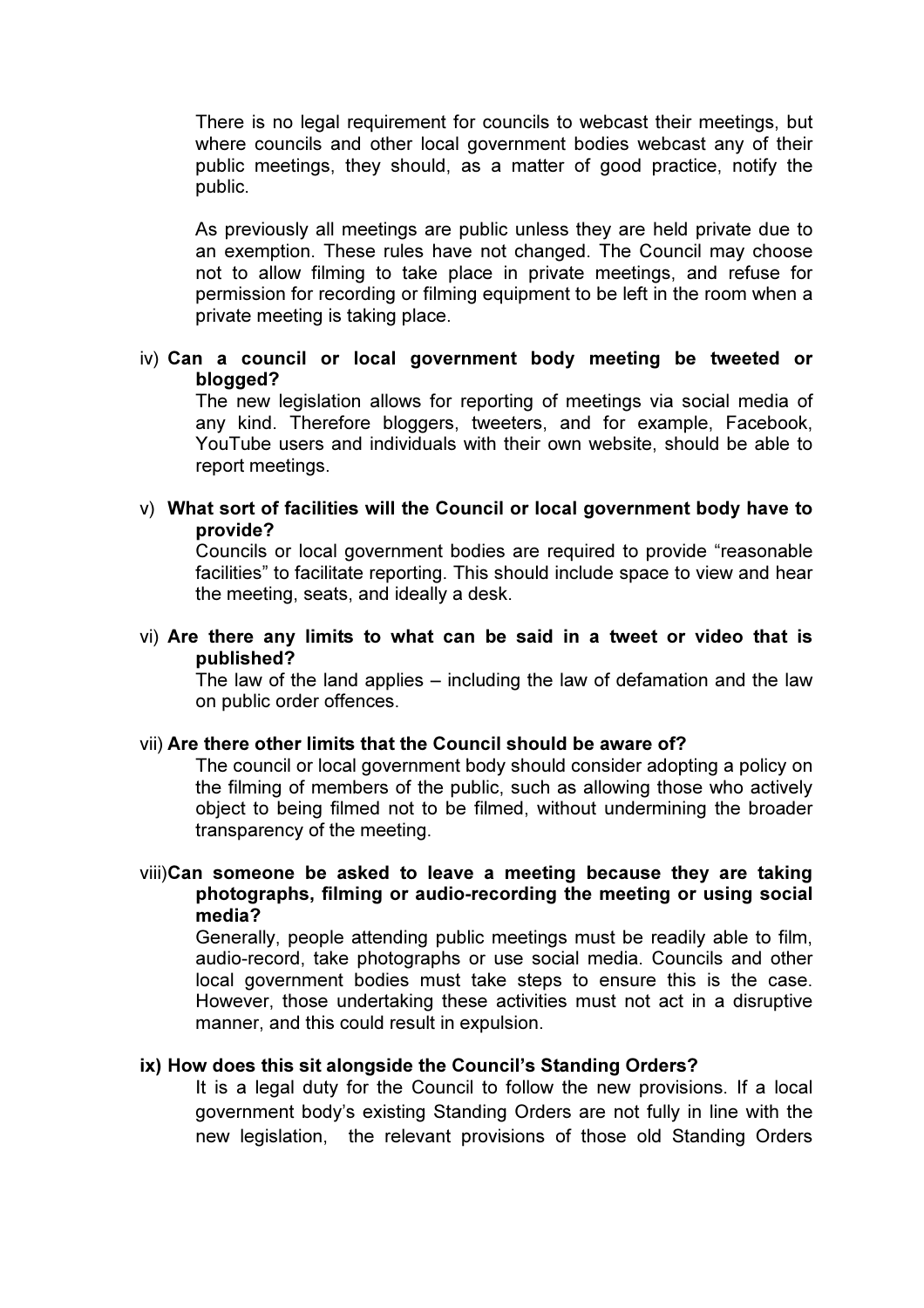should be waived, in the short term. Steps should then be taken to update formally the Council's Standing Orders.

## 2. Actions To Be Taken/For Consideration By RMBC

- i) RMBC's Standing Orders provide that to allow the recording of meetings of the Council, Cabinet, a Committee of the Cabinet or a Committee, it is to be authorised by a majority vote of that body. This is now overtaken by the new regulations. A report will be prepared for the Council meeting on 10<sup>th</sup> September 2014 recommending amendment to this Standing Order to accord with the new legislation. The Regulations come into force on  $6<sup>th</sup>$ August 2014 and therefore on that date and for the Cabinet meeting on 3<sup>rd</sup> September 2014, the Council will need to waive the Standing Orders to enable filming and other recording to take place, if required.
- ii) The guidance states that Councils will wish to consider the provision of "reasonable facilities" to facilitate reporting. As a minimum,, this should include appropriate space to view and hear the meeting, seats and potentially a desk. The council should put in place procedures in place enabling any person wishing to film or audio-record a public meeting to notify the relevant officers beforehand, so that all necessary arrangements can be made. It is recommended that the Communications and Media Team are the lead officers for this.
- iii) The Council may wish to consider the reading of a formal statement at the beginning of each meeting (similar to the standard paragraph on Exemption of Press and Public) advising members of the public of the requirements of the regulations, and providing them with an opportunity to leave the meeting, should they not wish to be filmed or recorded.

It may also be helpful for posters/leaflets to be placed in the chamber and appropriate meeting rooms, reminding anyone present of the regulations and the potential for filming/recording. Relevant information should also be placed on the Council's website.

- iv) Council officers required to attend meetings to support the democratic process will also need to be made aware that they can be filmed/recorded. Information will be included in relevant internal briefings and on the intranet week commencing 28<sup>th</sup> July 2014.
- v) The opportunities for filming/recording afforded by the new regulations will clearly mean that discussions and presentations given at council meetings will have a far wider public audience than previously, and the importance of clarity and volume of speech of those participating will be heightened – particularly where the acoustics of the meeting room are not condusive to this. The Council may wish to consider the provision of personal presentation training to help both members and officers feel more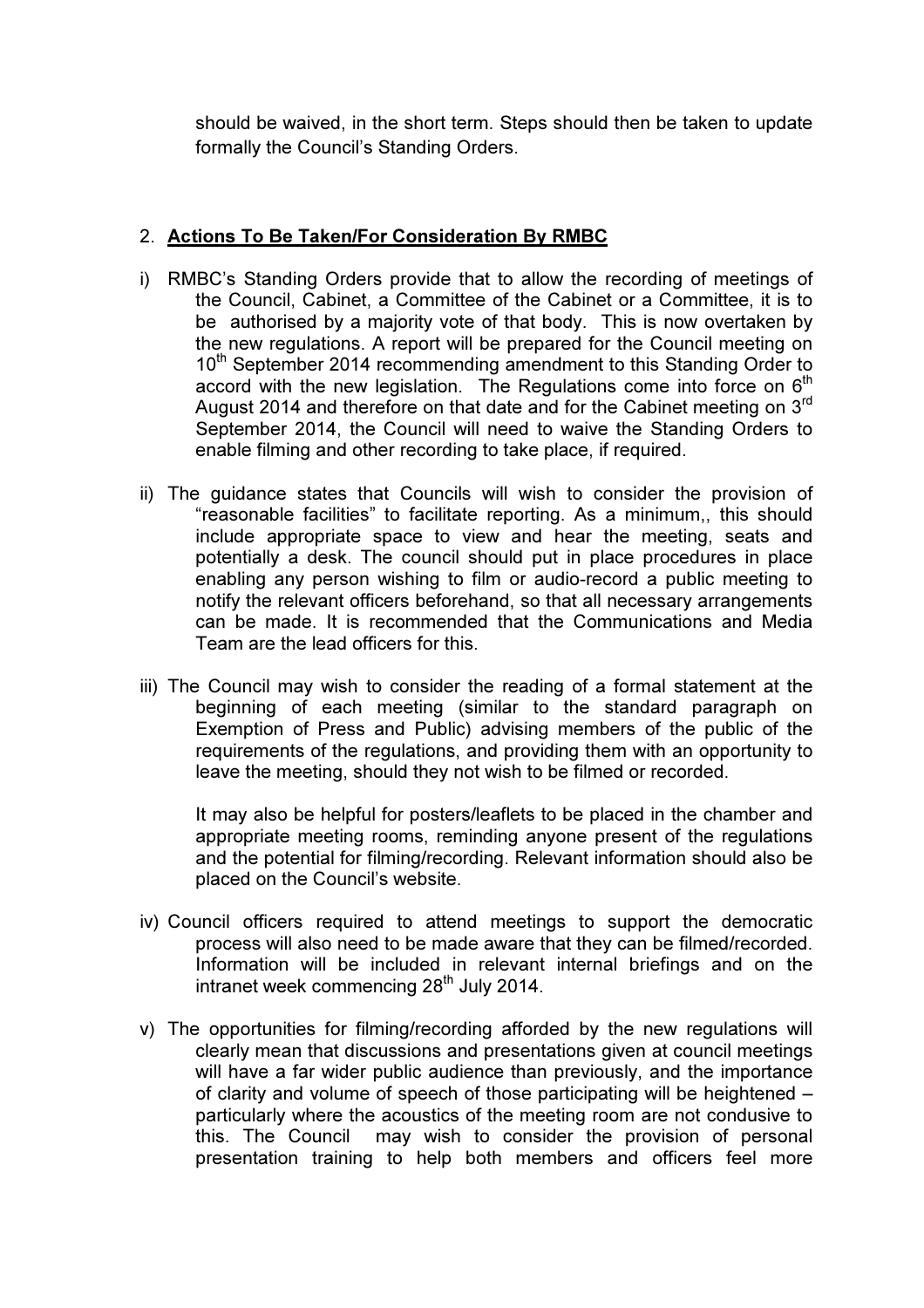confident, and to ensure that any audio/video placed in the public domain is of good quality and accessible.

- vi) The Council should consider its position on dealing with individuals whose filming or recording causes disruption. This and issues i) to v) above should be included by a formal policy/procedure to be adopted by the Council covering all aspects of the Council's compliance with the regulations.
- vii) The new regulations do not cover the issue of webcasting, and the Council is not obliged to do its own filming of meetings for broadcast on-line. However, the Authority may consider whether it wishes to do so, to ensure that where filming/recording of parts of meetings only are broadcast, anyone wishing to view this in full context can do so. There are a number of issues members may wish to consider in proceeding with this:
	- Numbers of people likely to access the webcast need for effective monitoring
	- Webcasting of all or selected meetings (where specific public/media interest in item(s) to be considered)
	- Ability and capacity of in-house team to provide the service
	- Costs of provision by specialist external webcast provider

# 8. Finance

None unless there is a decision subsequently for the Council to film and webcast/record its own meetings.

# 9. Risks and Uncertainties

Council Meetings will have a potentially much wider audience, although it is uncertain at this stage what the level of interest will be from the public.

There is a risk that exerpts from recordings could be edited or used out of context, if there is no other recording of a particular meeting.

# 10. Policy and Performance Agenda Implications

Transparency and open decision making.

The Regulations are also intended to encourage more people to take an interest in local democracy.